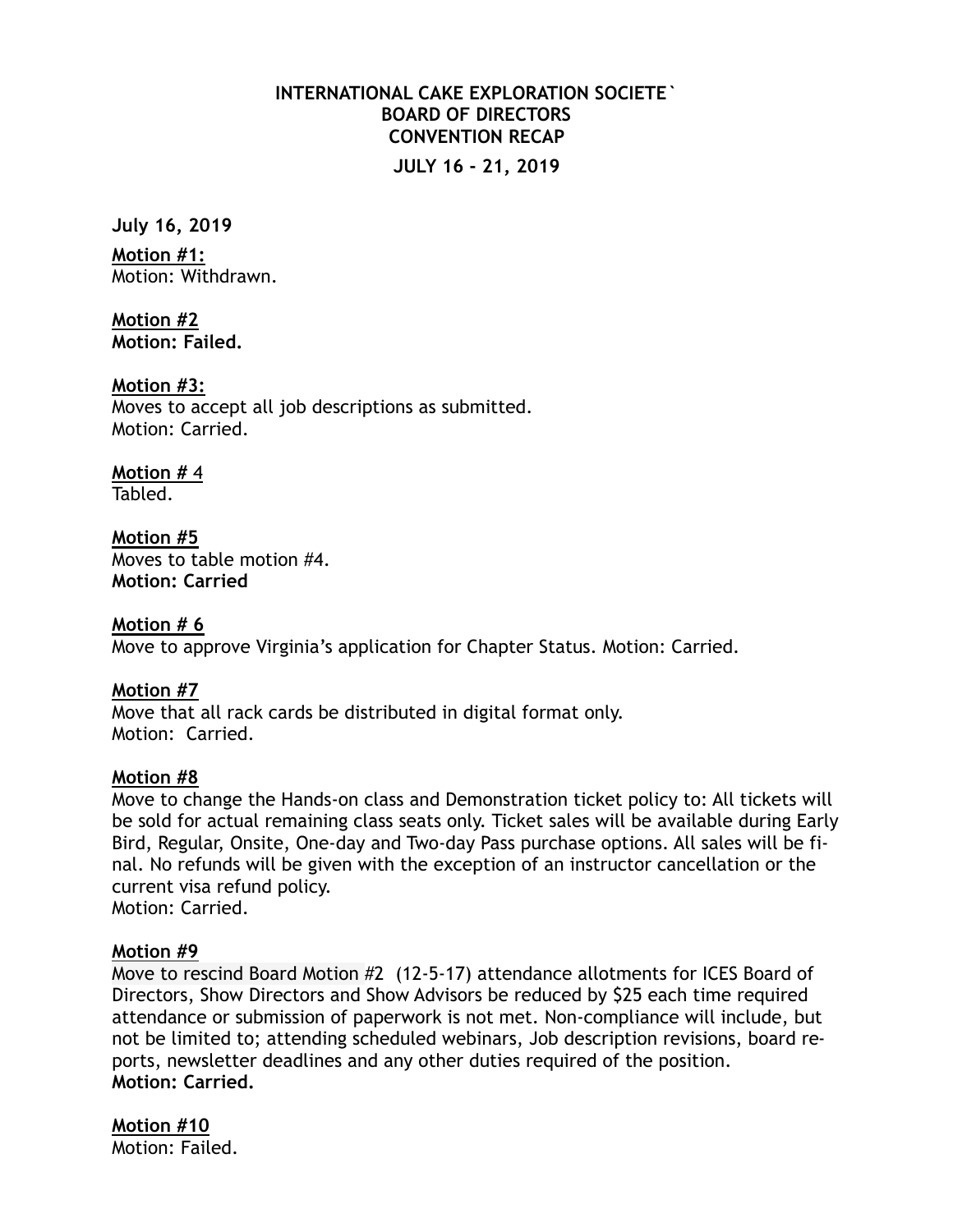#### **July 17, 2019**

**Motion #11** Motion: Failed.

**Motion #12** Motion: Failed.

### **Motion #13**

Move that ICES create a training presentation on the basics of how to create and use social media, to be offered during Reps webinar(s) and be available via YouTube. Motion: Referred to Representative Committee.

### **Motion # 14**

Move to rescind all motions pertaining to the scheduling and planning of the ICES Convention and Shows. A Special Committee will be appointed by the 2019/2020 President to plan and implement with currently contracted Cake Expos. Motion: Carried.

### **Motion #15**

Motion: Failed.

### **Motion #16**

Move to extend the current Membership Coordinator's contract to August 31, 2020. Motion: Carried.

### **Motion #17**

Move to rescind #36 (8-5-12) that reads: "Move to set a standing rule for the Nominations and Elections Committee for the interpretation of Bylaws, Article VI, Section 1 which reads: "... and one-third (1/3) of the total number of directors so fixed ..." to default to the maximum number of directors." Motion: Carried.

### **Motion #18**

Move to set the number of Board of Directors members at 13 for the 2019-2020 fiscal year. Motion: Carried.

### **Motion #19**

Move to remove motion #4 from the table. **Motion: Carried.** 

### **Motion #** 4

Move to approve the "Guidelines for Demonstrators and Instructors" Document revised 7-17-2019. Motion: Carried.

### **Motion #20**

Motion: Invalid Motion.